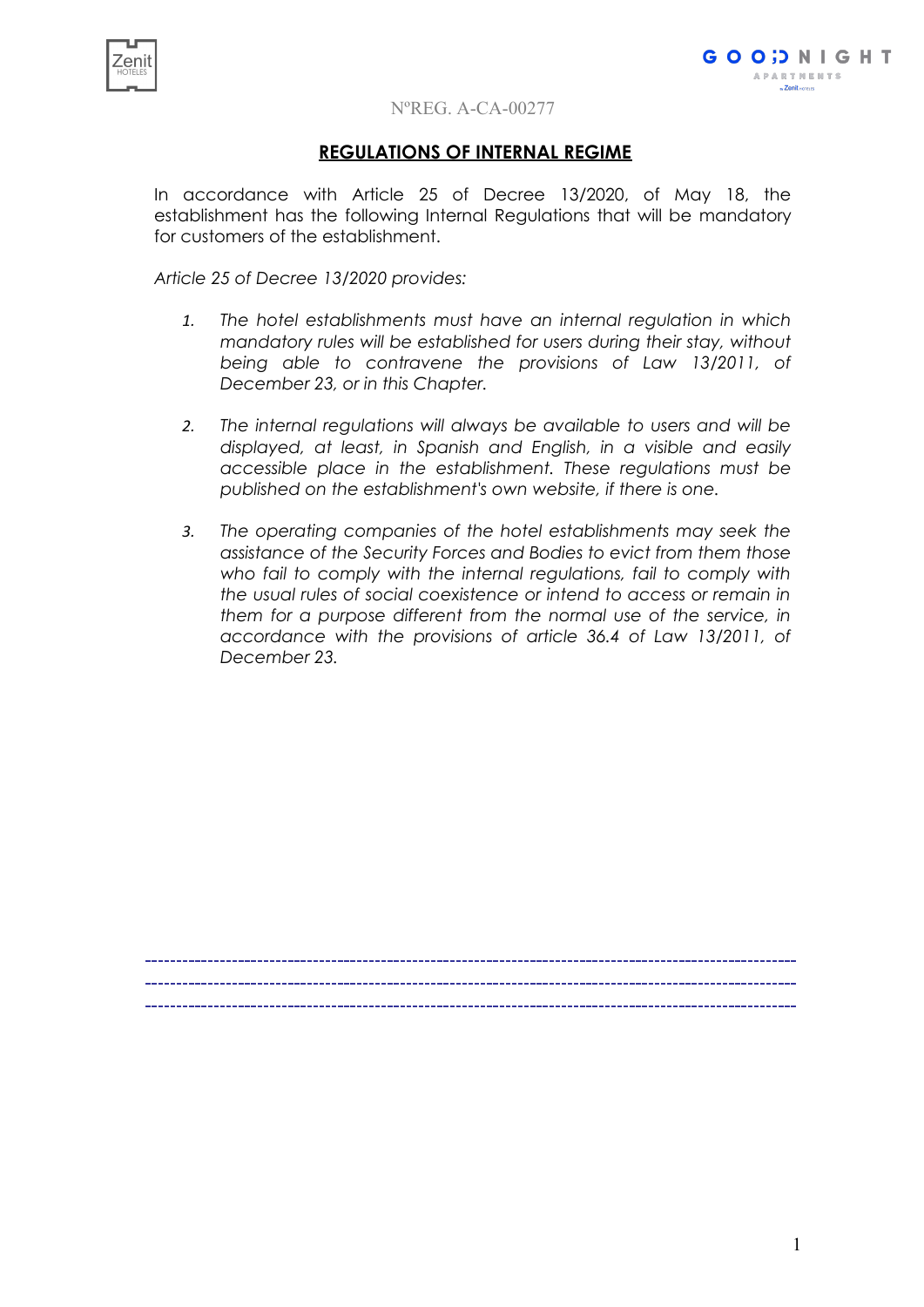

# **REGULATIONS OF INTERNAL REGIME APARTAMENTS GOODNIGHT CÁDIZ**

# **ENTRY REGISTRATION AND ADMISSION DOCUMENTS**

- **1.** It is compulsory for all the guests to present their identity card at the moment of being admitted in the establishment.
- **2.** Before the admission, guests have to sign a registration card. In this paper, it is stated the name of the establishment, its category, and its registration number. It is also stated the number or identification of the accommodation unit, number of people who are going to occupy it, services contracted (breakfast, half-board or fullboard), arrival and departure dates and the daily rate. The registration card will be kept by the establishment.
- **3.** Every user who makes use of the accommodation units and spends the night at the hotel will be given a document entitled "police file", which must be signed upon arrival and which the hotel will store and send each night to the national police as required by the regulations.

## **ADMISSION TO AND PERMANENCE IN THE ESTABLISHMENT**

Admission:

This touristic apartments are for public use and has free access, with no restrictions other than those derived from legal provisions and these regulations. Admission and permanence will only be denied for the following reasons:

a. Due to lack of accommodation capacity or facilities.

b. For failing to comply with the admission requirements mentioned above in this regulation.

c. When the closing time of the establishment has been exceeded.

d. When you do not meet the minimum age established to access the premises, according to the current regulations. In the case of Goodnight Cádiz Apartments, this is 18 years of age.

e. When the person attempting to access has not paid the designated amount in cases where this is required.

f. Due to adopting violent behaviours that may endanger or cause inconvenience to other people or users.

g. When the person does not comply with basic hygiene standards.

h. When people carry weapons or objects that can be used as such, unless, in accordance with the provisions at any time by the specific applicable regulations, they are members of the National Security Forces and Bodies or private bodyguard companies that access the establishment to exercise their duties.

i. When the person is consuming drugs or narcotic or psychotropic substances, or shows symptoms of having consumed them or shows symptoms of being intoxicated. Likewise, it will be cause for expulsion when they cause malicious damage to the facilities, cause a scene or make a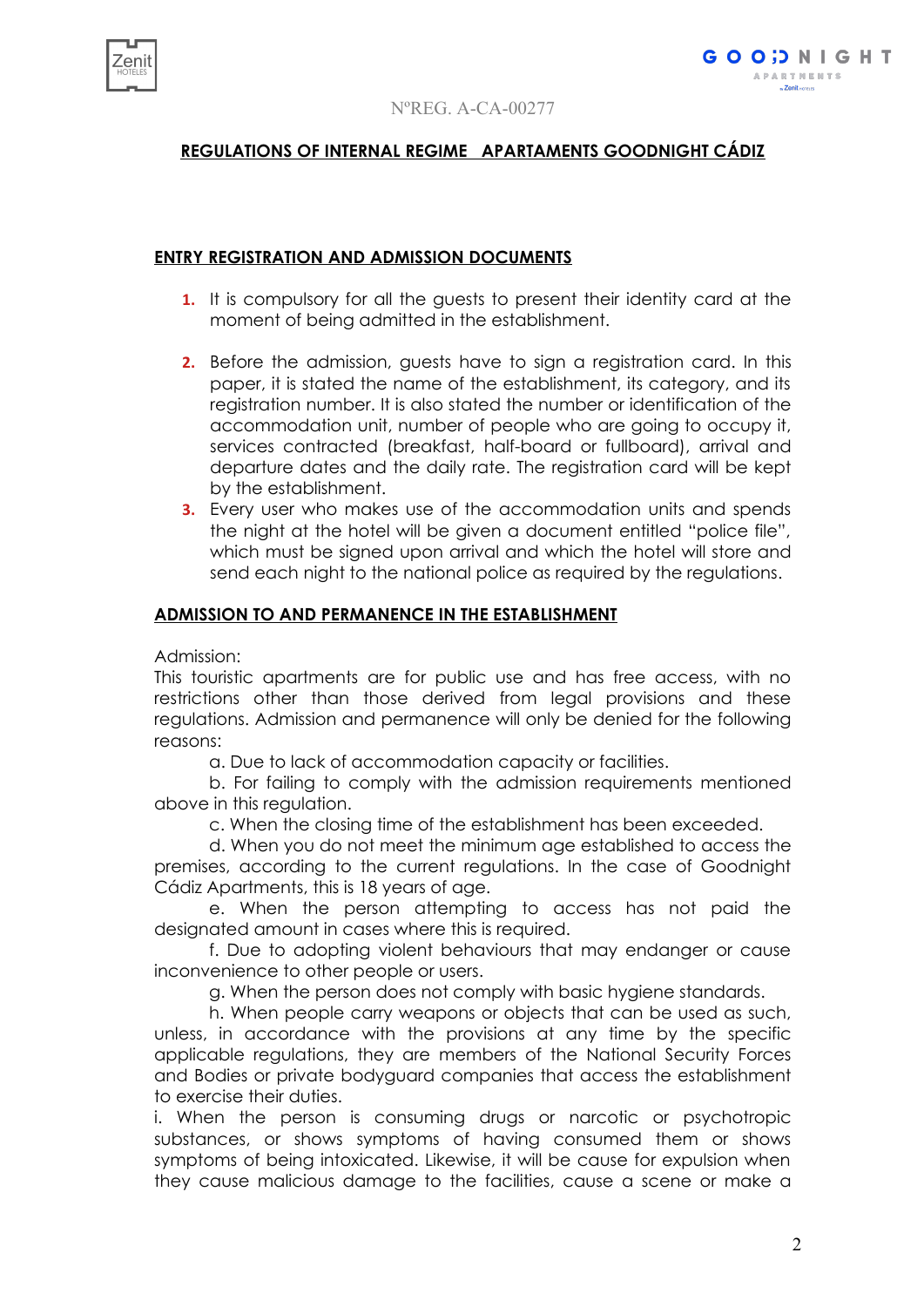

racket, especially when this leads to complaints from other users whose peace and privacy are being disturbed.

In the above cases, the establishment may resort to assistance from officers from the competent Authority or Police to evict them from the accommodation units.

Payment of the expenses that this person has caused up to being expelled from the establishment is mandatory.

It is stated that free access to the facilities, services and rooms of this hotel establishment will not be denied to people who wish to do so for reasons of gender, disability, with or without a guide dog, religion, opinion or any other personal or social circumstance.

RIGHTS AND OBLIGATIONS OF THE USERS OR CUSTOMERS.

#### Rights

Users have a right to:

\* Freely access and stay at the establishment, with the limitations contained in the previous paragraphs of these regulations.

\* Receive truthful and complete information prior to contracting the services offered.

\* Ensure that the contracted services respect their security, privacy and peace.

\* Be given a detailed invoice on their departure for the services that have been contracted directly with the establishment.

\* In the event that they wish to make a claim or complaint, ensure that the official complaint forms are delivered to the Regional Government of Andalusia.

## Obligations:

The owners of the establishment may prevent access to and permanence therein to users who breach or have previously breached any of the following duties (art. 36.3 and 22 of Spanish Tourism Act 13/2011):

\* Observe the coexistence and hygiene rules enacted for the proper use of tourist establishments.

\* Respect the internal regulations of tourist establishments, as long as they are not contrary to the law.

\* Respect the agreed departure date from the establishment, leaving the occupied unit free.

\* Pay for the contracted services upon presentation of the invoice or within the agreed deadline, unless the filing of a complaint leads to an exemption from this payment.

\* Respect the hotel's establishments, facilities and equipment.

\* Respect the environmental surroundings of the historical cultural heritage and the tourist resources of Andalusia.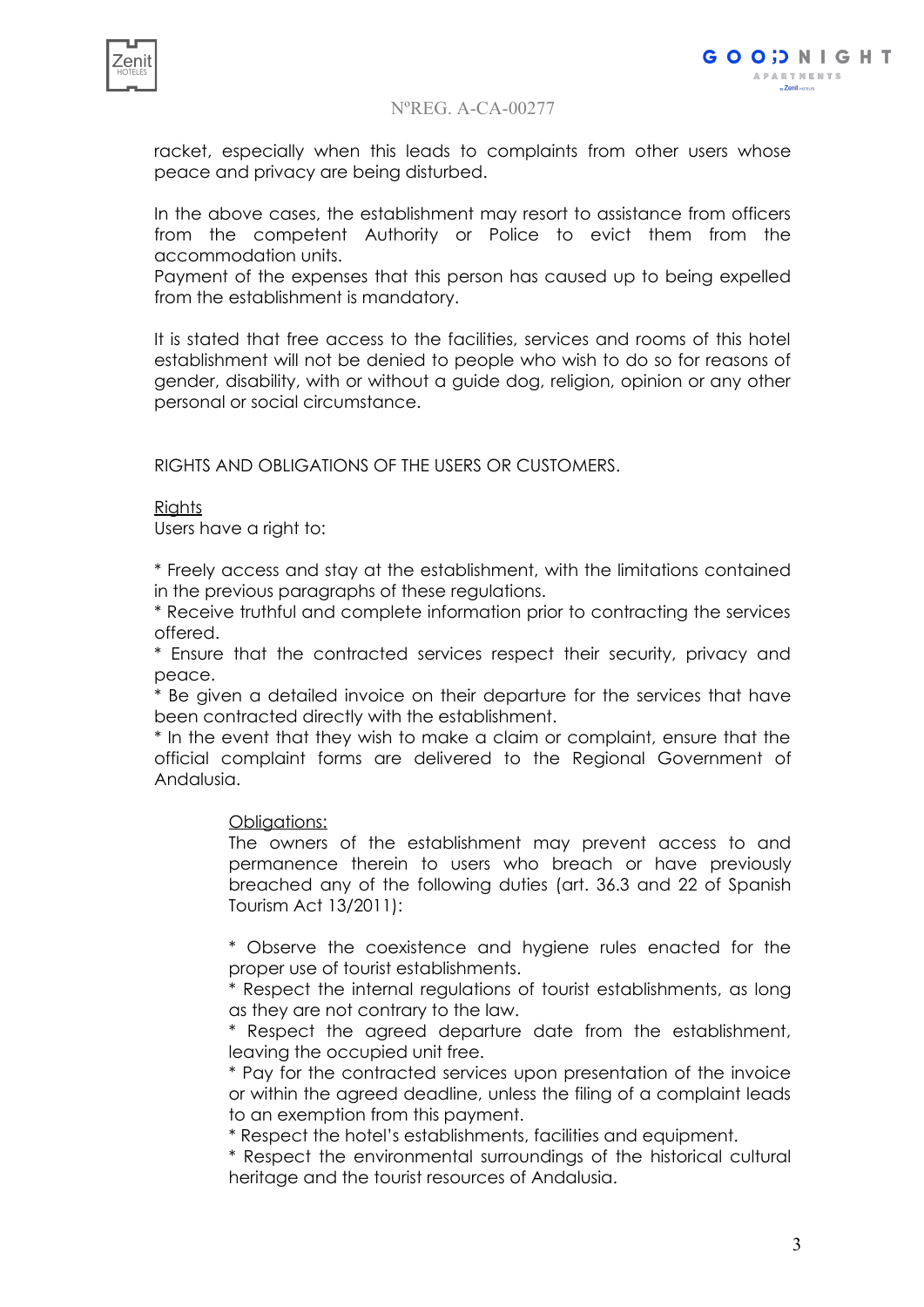

# RIGHTS AND OBLIGATIONS OF APARTAMENTS GOODNIGHT CÁDIZ

#### **Rights:**

\* The hotel establishment may request a prior payment guarantee, indistinctly by any of these means: credit card, transfer, etc., for the contracted services, both for the entire reservation and for any extras.

\* The establishment will ensure that the rooms can only be accessed by registered staff, as stated in article 2 of the Spanish Decree Law.

## **Obligations:**

The hotel establishment presents the following obligations to its customers:

\* To have its prices available to users and to have them visible at hotel reception.

\* To inform users, prior to the contracting, of the conditions and prices of every service it provides.

\* To provide the service with the highest quality required by its category and to ensure that customers receive proper treatment.

\* To keep the facilities and services in a good condition.

\* The hotel's responsibility covers the personal property of the guests stored in the rooms, except for money, jewellery, securities and objects with a unit value of more than €300.

\* To have official complaints forms and visibly inform that these are available.

\* To provide users who cannot stay due to an overselling of rooms with accommodation in a similar area and always of the same or higher category. Any expenses or extra costs that arise due to this will be borne by Goodnight Apartments.

## **USE AND ENJOYMENT OF THE FACILITIES, EQUIPMENT AND SERVICES OF APARTAMENTS GOODNIGHT CÁDIZ.**

# **RECEPTION AND CONCIERGE**

\* At reception, the necessary procedures will be carried out to admit people to the establishment and the keys needed to access the establishment will be stored there.

The Director, together with the reception staff, are responsible for the internal affairs of the hotel and for information and advice.

\* The hotel stay begins at 16pm noon on the first day of the contracted period, and ends at 12pm noon on the day indicated as the departure date.

\* Extending your stay for more than the contracted time will not be accepted without prior agreement. If there is an agreement to extend your stay at the hotel, the total amount of the first or previous reservation must be paid as the stay cannot be extended if there are outstanding invoices from previous stays.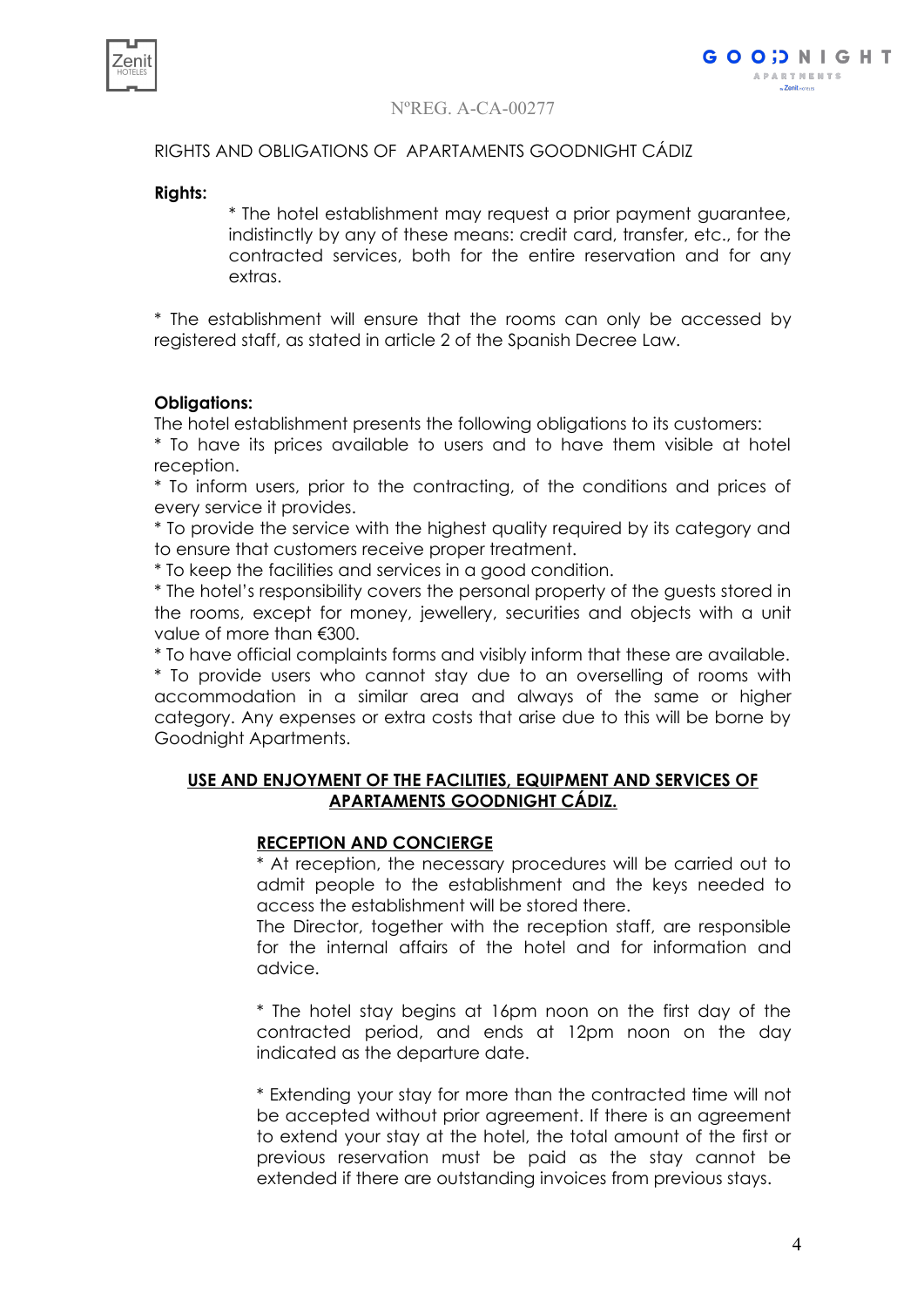

\* The cleaning hours of the rooms are from 11am to 16pm. Do not use the towels in the room other than for personal hygiene.

\* Smoking is prohibited in the establishment, with the exception of that permitted in Spanish Law 28/2005, on health measures against tobacco use, as well as in Spanish Law 42/2010, of 30 December, which modifies it.

\* Access of people accompanied by animals without the express authorisation of the establishment is prohibited, with the exception of people accompanied by guide dogs, as established in Spanish Law 5/1998, of 23 November, regarding the use of guide dogs in Andalusia by people with visual impairments.

\* The room is delivered to each customer with all means in operation and with the controls needed to enjoy the multimedia and control systems in their room. If any item goes missing or breaks, the hotel reserves the right to charge for the amount of the missing or damaged item.

\* For those establishment services intended for both customers and the general public, the access and/or permanence of people involved in the cases outlined in the admission section will be prevented.

#### **INFORMATION AND QUERIES**

For any queries or questions related to the operation of the hotel, you can contact our reception staff who will assist you and, where appropriate, put you in touch with the right person to resolve your query or question, with the Director being ultimately responsible for the Hotel.

#### **INFORMATION OF SUPPLEMENTARY SERVICES PROVIDED BY THIRD PARTIES**

You can get information at the reception about excursions, services and experiences provided by companies outside the hotel operator.

All the facilities and services offered by the hotel comply with the security measures stipulated for this purpose, guarenteeing and promoting your safety.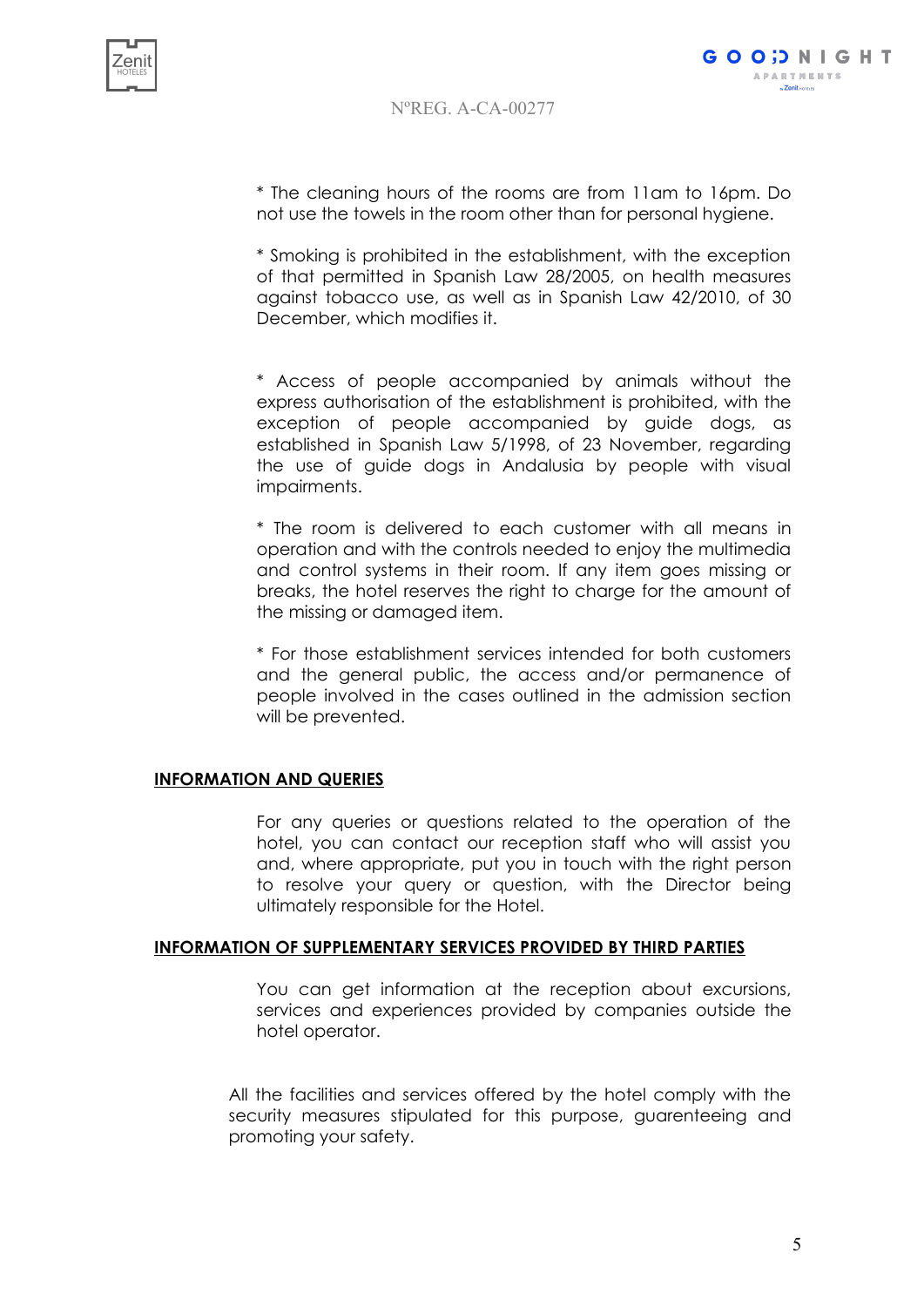

# **INFORMATION AND DOUBTS**

- Watch and control your luggage. Please, do not leave it unattended.
- Do not leave your belongings unattended on the tables/chairs in the communal areas of the hotel.
- Keep the door closed when you should be in your room.
- Close the door every time you leave, and try to open it in order to make sure that it is correctly closed, even though your absence should be for a short time only.
- Close your luggage when you do not use it and put it in your closet. If the luggage has a security lock, use it at all times.
- Never leave jewellery, money or valuables in your room.
- Notify immediately Management of any abnormal occurrences such as: suspicious-looking persons along the corridor, repeated telephone calls from unknown people, unknown people knocking on your room door, or not finding anybody when you open it.
- Protect the key of your room. Do not leave it on the counter of reception, always give it back to the receptionist when you leave the establishment. Do never show your key in public places.
- For your security, if you forget or lose your key, only the reception staff is authorised to provide you with a new key to open your room, for which you will have to present your ID/Passport, or answer a couple of questions.
- Please do not feel bothered if you are asked to identify yourself at reception. It is for your security.
- When you establish social relations with unknown people, do not reveal the name of the establishment or the number of your room.
- Never allow the maintenance personnel to enter your room without having required it or without having been authorized by the manager of hotel.
- Never allow people to enter your room with deliveries that have not been asked for.
- Never discuss specific plans of future excursions, etc., in public or with strangers.